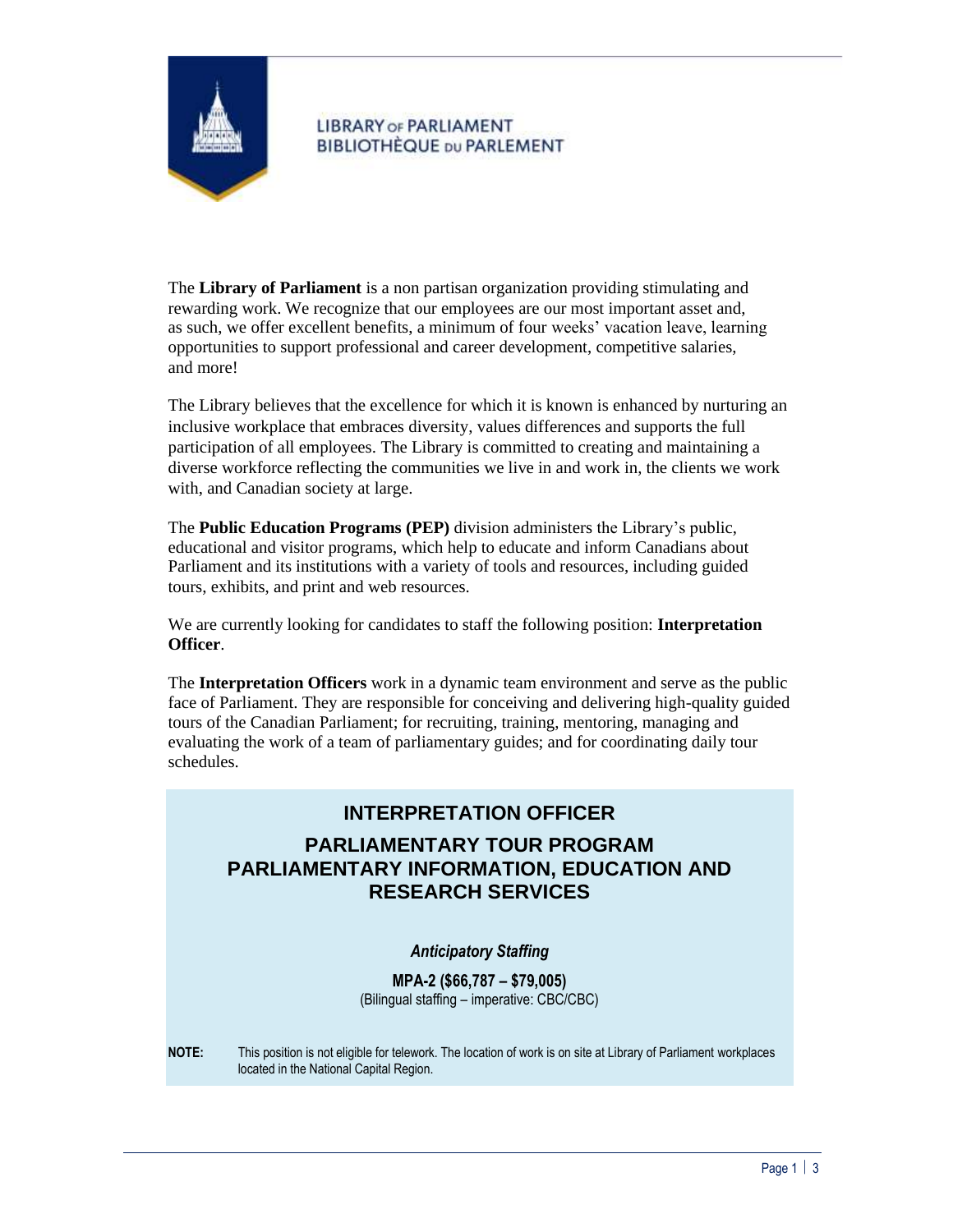## **For the purposes of this selection process, the competencies listed in the attached Competency Profile will be evaluated.**

## **The following knowledge criteria will also be evaluated:**

- Knowledge of best practices in visitor services
- Knowledge of theories, methods and techniques of heritage interpretation and their practical application
- Knowledge of how Canadian Parliament works, of its history, activities, and the art and architecture of the Parliament buildings
- Knowledge of methods, techniques and practices of developing and delivering training sessions

#### **To be considered, candidates must have:**

- Successful completion of post-secondary education in a field related to the duties of the position, or an acceptable combination of relevant education, training and experience
- Experience in the delivery of historical and/or cultural interpretive programs
- Experience in supervision in a cultural or educational milieu, or in a recreational or visitor service environment
- Experience in dealing with a diverse clientele

## **Candidates retained in this selection process will be required to obtain:**

- A successful second-language evaluation (Bilingual staffing imperative[: CBC/CBC\)](https://www.canada.ca/en/treasury-board-secretariat/services/staffing/qualification-standards/relation-official-languages.html)
- A successful pre-employment screening

#### **Additional Information:**

- This position requires frequent weekend work and occasional evening work.
- This selection process is open to the public and to employees of the Library of Parliament, the Senate, the House of Commons, the Office of the Senate Ethics Officer, the Office of the Conflict of Interest and Ethics Commissioner, the Parliamentary Protective Service, and the Office of the Parliamentary Budget Officer.
- This selection process will include a second-language evaluation, a written qualifying exam and an interview. The interview will consist of behavioural, situational and knowledge-based questions. Candidates will be required to pass each stage in order to move to the next stage of the selection process.
- Qualified candidates from this selection process may be considered for determinate or indeterminate positions at the Library of Parliament that require similar knowledge and/or competencies.